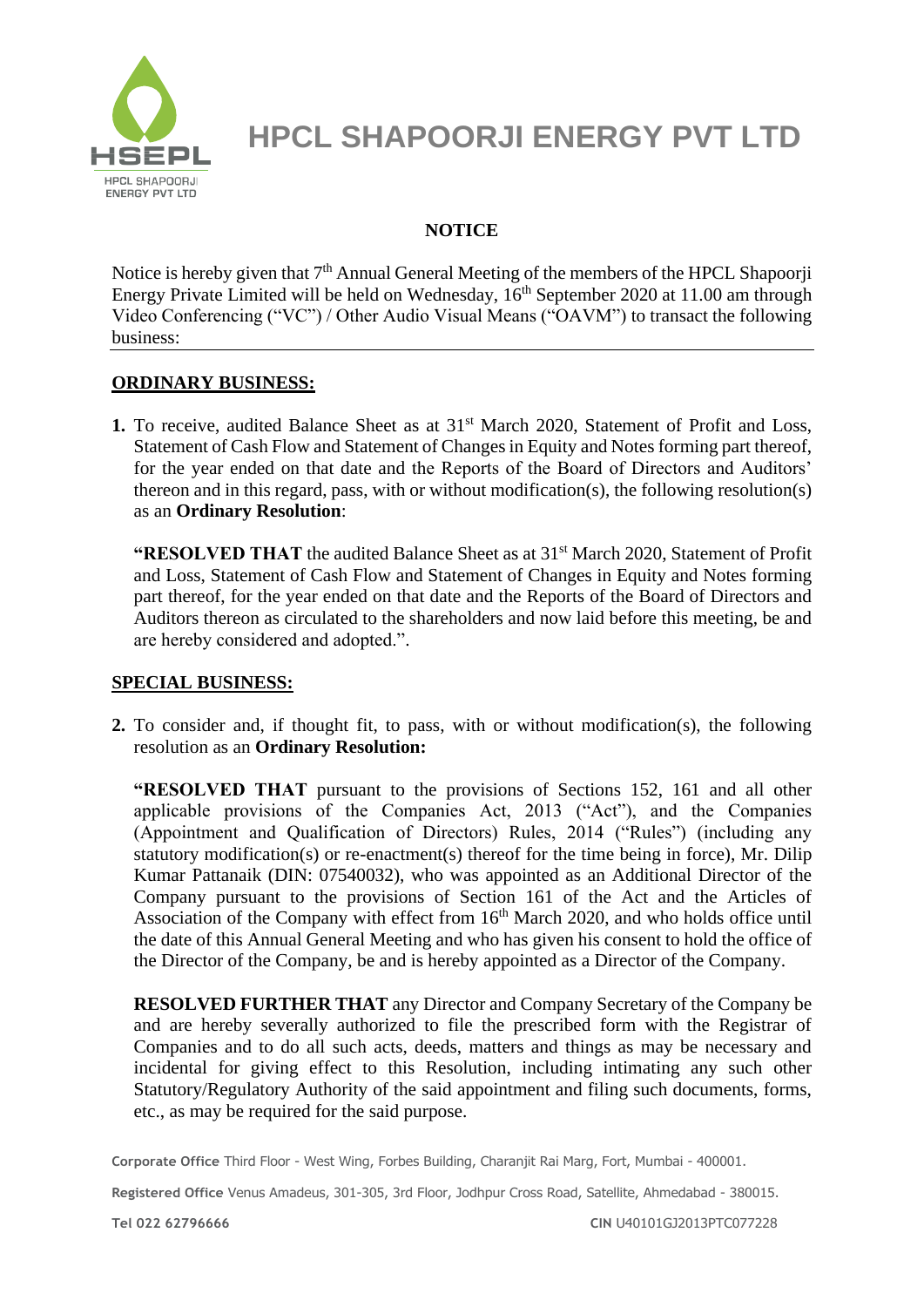

**RESOLVED FURTHER THAT** any Director and Company Secretary of the Company be and are hereby severally authorized to furnish a copy of this resolution, certified as true, to the whomsoever it is required.**"**

#### **By order of the Board of Directors For HPCL Shapoorji Energy Private Limited**

**Pranali Chavan Company Secretary ACS: 32279**

Date: 25<sup>st</sup> August 2020 Place: Mumbai

### **Note:**

- In view of the continuing COVID-19 pandemic, the Ministry of Corporate Affairs ("MCA") has vide its circular dated June 15, 2020, May 5, 2020 read with circulars dated April 8, 2020 and April 13, 2020 (collectively referred to as "MCA Circulars") permitted the holding of the Annual General Meeting ("AGM") through VC / OAVM, without the physical presence of the Members at a common venue. In compliance with provisions of the Companies Act 2013 and MCA circulars the AGM of the company is being held through VC/OAVM.
- **Pursuant to the provisions of the Act, a Member entitled to attend and vote at the AGM is entitled to appoint a proxy to attend and vote on his/her behalf and the proxy need not be a Member of the Company, However this AGM is being held pursuant to the MCA Circulars through VC / OAVM, physical attendance of Members has been dispensed with. Accordingly, the facility for appointment of proxies by the Members will not be available for the AGM and hence the Proxy Form and Attendance Slip are not annexed to this Notice.**

**Corporate Office** Third Floor - West Wing, Forbes Building, Charanjit Rai Marg, Fort, Mumbai - 400001.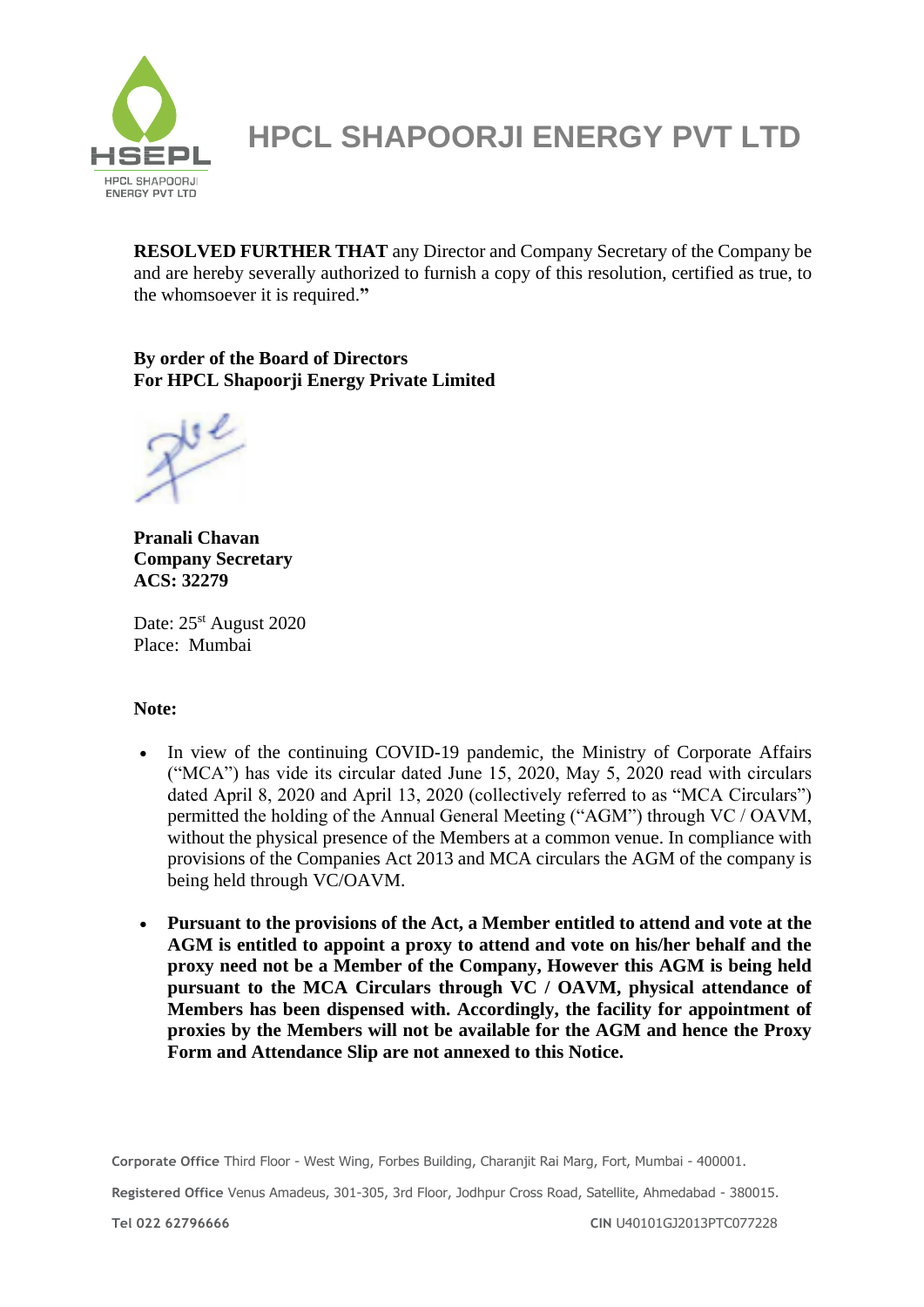

- Corporate Shareholders (other than individuals) are required to send a scan copy (PDF/JPG Format) of board or governing body resolution/ authorization etc. authorizing its representative to attend and vote in the AGM through VC/OAVM on its behalf. The said resolution/ Authorization shall be sent to the Pranali Chavan, Company Secretary, by email at [pranali.chavan@hsel.in](mailto:pranali.chavan@hsel.in)
- Members attending the AGM through VC / OAVM shall be counted for the purpose of reckoning the quorum under Section 103 of the Companies Act 2013.
- The Explanatory Statement pursuant to Section 102 of the Companies Act, 2013, in respect of the business as set out above as stated in the Notice is annexed hereto.
- Relevant documents referred to in this Notice and the accompanying Explanatory Statement are open for inspection at the Corporate Office of the Company on all working days of the Company, during business hours upto the date of the Meeting.

### **Voting:**

- The members can cast their vote by show of hands during the AGM.
- Since the AGM will be held through VC/ OAVM, the Route Map is not annexed in this Notice.
- Members will be able to attend the AGM through VC/OAVM on the link provide here.

[https://teams.microsoft.com/dl/launcher/launcher.html?type=meetupjoin&deeplinkId=](https://teams.microsoft.com/dl/launcher/launcher.html?type=meetupjoin&deeplinkId=725f8cd23a2247a98cb4ed57f4c7ff39&directDl=true&msLaunch=true&enableMobilePage=true&url=%2F_%23%2Fl%2Fmeetupjoin%2F19%3Ameeting_ZTEwYzgyNGUtZjBmZC00MWY1LWE3YmYtZDZkZDQ3MzIxMGU5@thread.v2%2F0%3Fcontext%3D%257b%2522Tid%2522%253a%2522d302caa61eee48daa1936b73eca83790%2522%252c%2522Oid%2522%253a%252276be7d2109594babbf892722e28996e8%2522%257d%26anon%3Dtrue&suppressPrompt=true&promptSuccess=true) [725f8cd23a2247a98cb4ed57f4c7ff39&directDl=true&msLaunch=true&enableMobile](https://teams.microsoft.com/dl/launcher/launcher.html?type=meetupjoin&deeplinkId=725f8cd23a2247a98cb4ed57f4c7ff39&directDl=true&msLaunch=true&enableMobilePage=true&url=%2F_%23%2Fl%2Fmeetupjoin%2F19%3Ameeting_ZTEwYzgyNGUtZjBmZC00MWY1LWE3YmYtZDZkZDQ3MzIxMGU5@thread.v2%2F0%3Fcontext%3D%257b%2522Tid%2522%253a%2522d302caa61eee48daa1936b73eca83790%2522%252c%2522Oid%2522%253a%252276be7d2109594babbf892722e28996e8%2522%257d%26anon%3Dtrue&suppressPrompt=true&promptSuccess=true) [Page=true&url=%2F\\_%23%2Fl%2Fmeetupjoin%2F19%3Ameeting\\_ZTEwYzgyNG](https://teams.microsoft.com/dl/launcher/launcher.html?type=meetupjoin&deeplinkId=725f8cd23a2247a98cb4ed57f4c7ff39&directDl=true&msLaunch=true&enableMobilePage=true&url=%2F_%23%2Fl%2Fmeetupjoin%2F19%3Ameeting_ZTEwYzgyNGUtZjBmZC00MWY1LWE3YmYtZDZkZDQ3MzIxMGU5@thread.v2%2F0%3Fcontext%3D%257b%2522Tid%2522%253a%2522d302caa61eee48daa1936b73eca83790%2522%252c%2522Oid%2522%253a%252276be7d2109594babbf892722e28996e8%2522%257d%26anon%3Dtrue&suppressPrompt=true&promptSuccess=true) [UtZjBmZC00MWY1LWE3YmYtZDZkZDQ3MzIxMGU5@thread.v2%2F0%3Fcont](https://teams.microsoft.com/dl/launcher/launcher.html?type=meetupjoin&deeplinkId=725f8cd23a2247a98cb4ed57f4c7ff39&directDl=true&msLaunch=true&enableMobilePage=true&url=%2F_%23%2Fl%2Fmeetupjoin%2F19%3Ameeting_ZTEwYzgyNGUtZjBmZC00MWY1LWE3YmYtZDZkZDQ3MzIxMGU5@thread.v2%2F0%3Fcontext%3D%257b%2522Tid%2522%253a%2522d302caa61eee48daa1936b73eca83790%2522%252c%2522Oid%2522%253a%252276be7d2109594babbf892722e28996e8%2522%257d%26anon%3Dtrue&suppressPrompt=true&promptSuccess=true) [ext%3D%257b%2522Tid%2522%253a%2522d302caa61eee48daa1936b73eca83790](https://teams.microsoft.com/dl/launcher/launcher.html?type=meetupjoin&deeplinkId=725f8cd23a2247a98cb4ed57f4c7ff39&directDl=true&msLaunch=true&enableMobilePage=true&url=%2F_%23%2Fl%2Fmeetupjoin%2F19%3Ameeting_ZTEwYzgyNGUtZjBmZC00MWY1LWE3YmYtZDZkZDQ3MzIxMGU5@thread.v2%2F0%3Fcontext%3D%257b%2522Tid%2522%253a%2522d302caa61eee48daa1936b73eca83790%2522%252c%2522Oid%2522%253a%252276be7d2109594babbf892722e28996e8%2522%257d%26anon%3Dtrue&suppressPrompt=true&promptSuccess=true) [%2522%252c%2522Oid%2522%253a%252276be7d2109594babbf892722e28996e8](https://teams.microsoft.com/dl/launcher/launcher.html?type=meetupjoin&deeplinkId=725f8cd23a2247a98cb4ed57f4c7ff39&directDl=true&msLaunch=true&enableMobilePage=true&url=%2F_%23%2Fl%2Fmeetupjoin%2F19%3Ameeting_ZTEwYzgyNGUtZjBmZC00MWY1LWE3YmYtZDZkZDQ3MzIxMGU5@thread.v2%2F0%3Fcontext%3D%257b%2522Tid%2522%253a%2522d302caa61eee48daa1936b73eca83790%2522%252c%2522Oid%2522%253a%252276be7d2109594babbf892722e28996e8%2522%257d%26anon%3Dtrue&suppressPrompt=true&promptSuccess=true) [%2522%257d%26anon%3Dtrue&suppressPrompt=true&promptSuccess=true](https://teams.microsoft.com/dl/launcher/launcher.html?type=meetupjoin&deeplinkId=725f8cd23a2247a98cb4ed57f4c7ff39&directDl=true&msLaunch=true&enableMobilePage=true&url=%2F_%23%2Fl%2Fmeetupjoin%2F19%3Ameeting_ZTEwYzgyNGUtZjBmZC00MWY1LWE3YmYtZDZkZDQ3MzIxMGU5@thread.v2%2F0%3Fcontext%3D%257b%2522Tid%2522%253a%2522d302caa61eee48daa1936b73eca83790%2522%252c%2522Oid%2522%253a%252276be7d2109594babbf892722e28996e8%2522%257d%26anon%3Dtrue&suppressPrompt=true&promptSuccess=true)

- Facility of joining the AGM through VC / OAVM shall open 15 minutes before the time scheduled and shall remain open up to 15 minutes after the scheduled time of the AGM.
- Members who need assistance before or during the AGM can contact Mr. Sandeep Parekh, mobile no 9820604819.

**Corporate Office** Third Floor - West Wing, Forbes Building, Charanjit Rai Marg, Fort, Mumbai - 400001.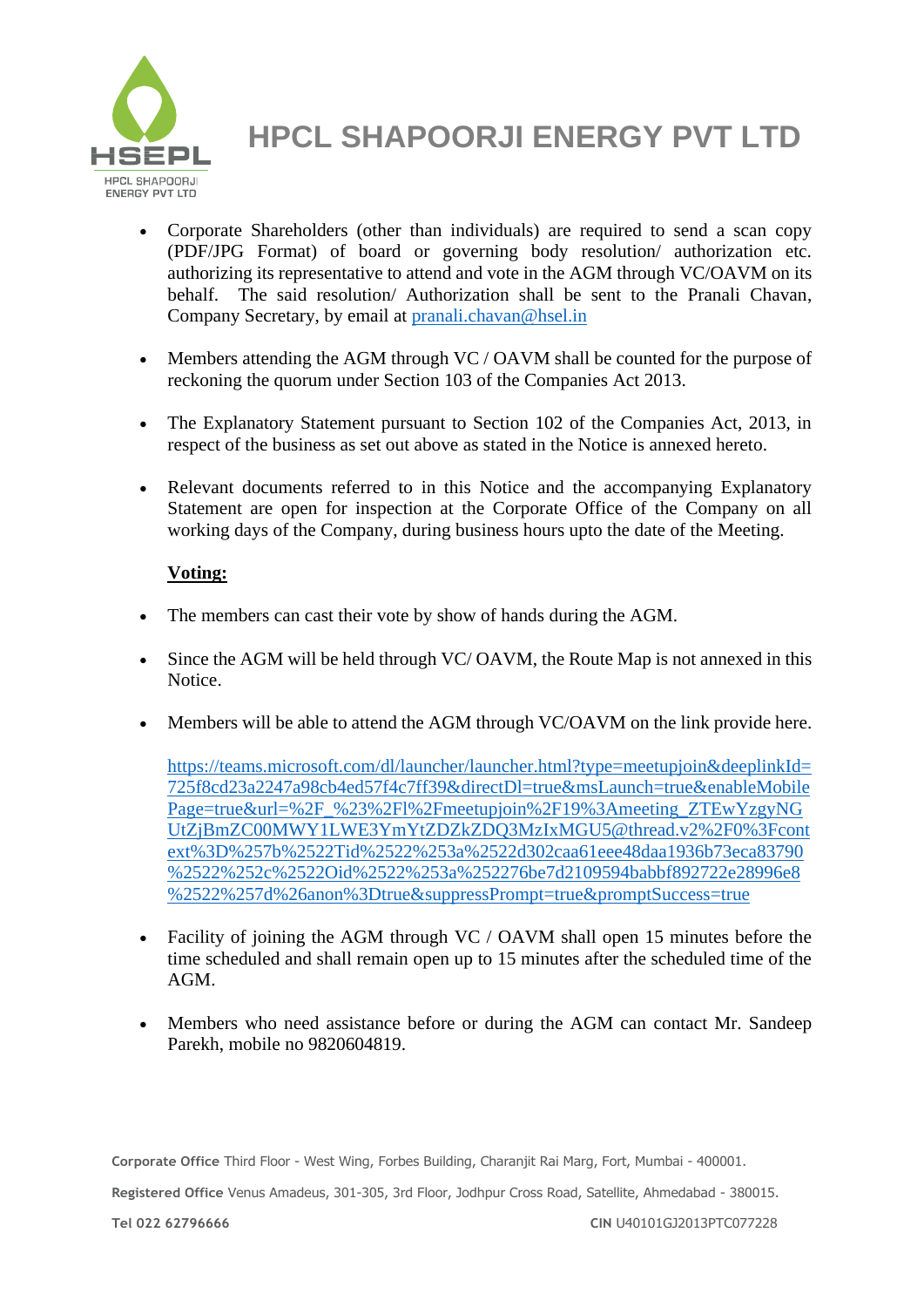

### **ANNEXURE TO NOTICE**

### **Explanatory Statement under Section 102 of the Companies Act, 2013**

**Item No. 2**

Mr. Dilip Kumar Pattanaik, was appointed as an Additional Director of the Company w.e.f. 16<sup>th</sup> March 2020, in accordance with the provisions of Section 161 of the Companies Act, 2013 and the Article of Association of the Company. Pursuant to Section 161 of the Companies Act, 2013 the above Director holds office upto the date of this Annual General Meeting. The Board feels that presence of Mr. Dilip Kumar Pattanaik, on the Board is desirable and would be beneficial to the Company and hence recommend resolution No. 2 for adoption.

Brief information of Mr. Dilip Kumar Pattanaik, is given in the Annexure attached to the Notice.

None of the Directors, except Mr. Dilip Kumar Pattanaik and/or Key Managerial Personnel of the Company / their relatives are, in any way, concerned or interested, financially or otherwise, in the said resolution.

The Board recommends resolution under Item No. 2 to be passed as an ordinary resolution.

### **By order of the Board of Directors For HPCL Shapoorji Energy Private Limited**

**Pranali Chavan Company Secretary ACS: 32279**

Date: 25<sup>st</sup> August 2020 Place: Mumbai

**Corporate Office** Third Floor - West Wing, Forbes Building, Charanjit Rai Marg, Fort, Mumbai - 400001. **Registered Office** Venus Amadeus, 301-305, 3rd Floor, Jodhpur Cross Road, Satellite, Ahmedabad - 380015.